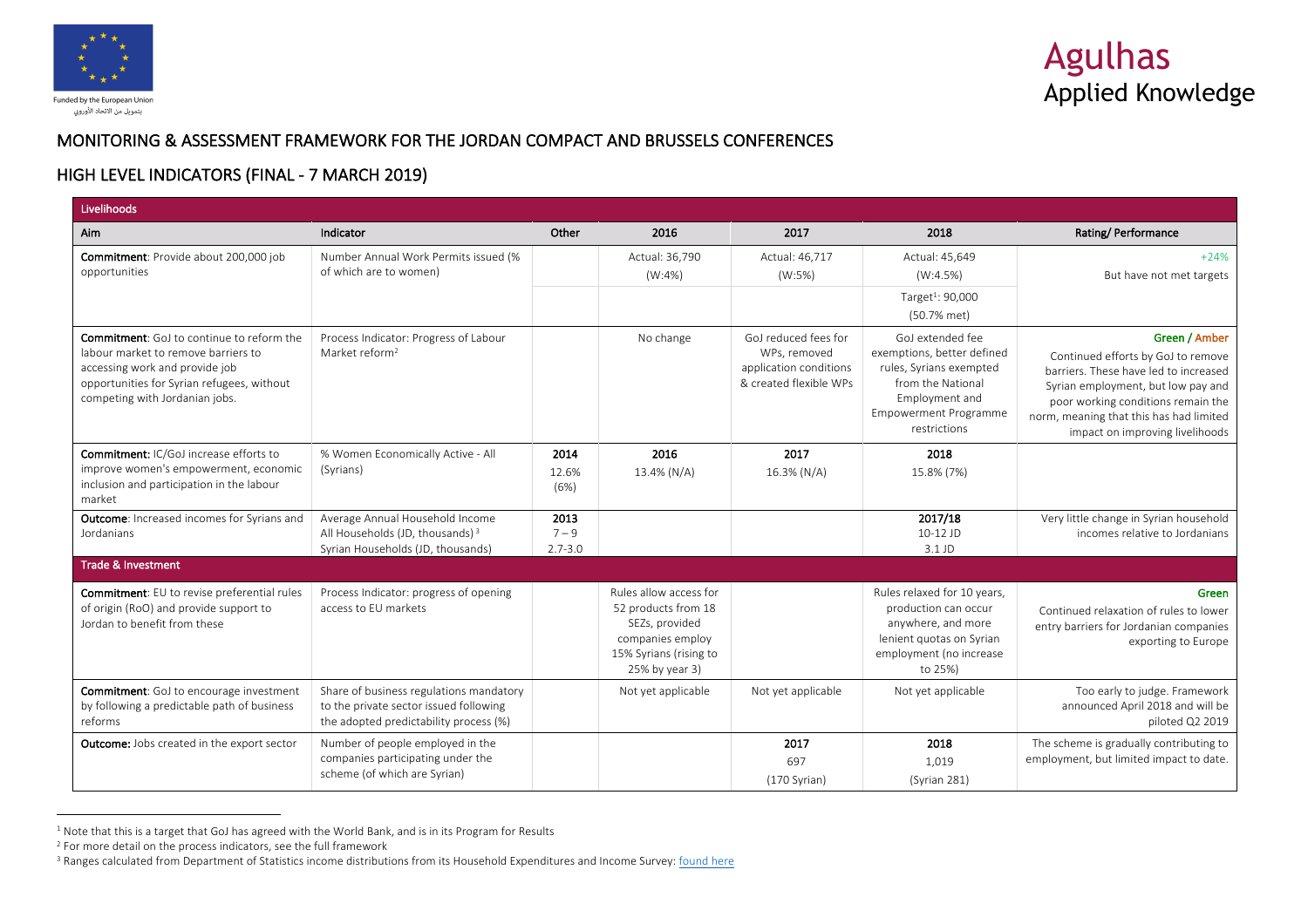| <b>Education</b>                                                                                                                              |                                                                                                             |                                                        |                                                                                           |                                                                                                                     |                                                                                                              |                                                                                                                                                                    |
|-----------------------------------------------------------------------------------------------------------------------------------------------|-------------------------------------------------------------------------------------------------------------|--------------------------------------------------------|-------------------------------------------------------------------------------------------|---------------------------------------------------------------------------------------------------------------------|--------------------------------------------------------------------------------------------------------------|--------------------------------------------------------------------------------------------------------------------------------------------------------------------|
| Commitment: GoJ to increase Syrian<br>enrolment in formal education at all levels                                                             | Number of Syrian children enrolled in<br>Type I, II and III schools (excludes<br>Kindergarten)              |                                                        | 2016/17<br>126,127<br>Target: 130,000<br>(97% met)                                        | 2017/18<br>(Sep 2018)<br>Actual:130,668<br>Target:130,000<br>(100% met)                                             | 2018/19<br>(Jan 2019)<br>Actual: 134,121<br>Target:130,000<br>(103% met)                                     | GoJ has met its enrolment targets                                                                                                                                  |
| <b>Commitment:</b> GoJ to provide free certified<br>education for all children to achieve the<br>ambition of all Syrian children in education | Age specific enrolment rates:<br>15 years old<br>16 years old                                               | 2014<br>22%<br>12%                                     |                                                                                           |                                                                                                                     | 2017<br>48%<br>15%                                                                                           | Very low enrolment for 16 year olds.<br>Positive increases in retention rates for<br>14 and 15-year olds, the age when<br>children transition to secondary school. |
| <b>Commitment:</b> GoJ to increase access to<br>quality education opportunities in a safe<br>environment for all children                     | Process Indicator: Progress in increasing<br>quality of education                                           |                                                        | 2016<br><b>EMIS and HR Strategy</b><br>launched. PISA results<br>show poor<br>performance | 2017<br>Joint High Level<br>committee set up.<br>Schools are safer. MOI<br>cards no longer<br>needed for enrolment. | 2018<br>Further easing of<br>enrolment for Syrian<br>children                                                | Green /Amber<br>MoE has continued efforts to strengthen<br>its delivery capacity and to improve the<br>quality of education.                                       |
| <b>Outcome:</b> increased youth engagement                                                                                                    | % 15 to 24 year olds NEET (Not in<br>Education, Employment or Training)                                     | 2015<br>All Jordan<br>29%<br>M: 14.5%<br>F: 44.2%      |                                                                                           |                                                                                                                     | 2018<br>Syrian youth<br>61%<br>M: 49%<br>F:79%                                                               | Jordanian NEET rates were assessed in<br>2015, and were considered high by<br>global standards. Syrian youth NEET<br>rates assessed in 2018 are much higher.       |
| Health                                                                                                                                        |                                                                                                             |                                                        |                                                                                           |                                                                                                                     |                                                                                                              |                                                                                                                                                                    |
| <b>Outcome:</b> Health policy that provides<br>universal & affordable access to health care                                                   | Process Indicator: progress in creating<br>health policy that expands access to<br>affordable health care   | Syrians<br>pay 20%<br>rate for<br>selected<br>services |                                                                                           | May 2017, WB<br>disburses \$50m to<br>cover health costs for<br>poor Syrians and<br>Jordanians                      | Feb 2018, Syrians required<br>to pay 80% foreigners'<br>rate. Donor Health Account<br>established late 2018. | <b>Red /Amber</b><br>GoJ provided generous support until<br>2018, when changes to pricing reduced<br>Syrian access to needed health services                       |
| <b>Outcome:</b> expanding access and use of<br>health systems                                                                                 | % Syrian refugees who needed health<br>services in the previous month                                       |                                                        | 37%                                                                                       | 39%                                                                                                                 | 49%                                                                                                          | 2018 change in policy reduced the<br>proportion of Syrians seeking health                                                                                          |
|                                                                                                                                               | % of whom sought health services<br>during that month                                                       |                                                        | 78%                                                                                       | 77%                                                                                                                 | 45%                                                                                                          | services they needed                                                                                                                                               |
| <b>Outcome:</b> Increasing quality of care                                                                                                    | % Syrians 'very' or 'rather' satisfied with<br>health care services after consultation<br>for acute illness |                                                        |                                                                                           |                                                                                                                     | 87%                                                                                                          | High rates of satisfaction for care<br>received                                                                                                                    |
| <b>Outcome:</b> access to public primary and<br>secondary public healthcare                                                                   | % women receiving antenatal health<br>care from a skilled provider - All Jordan<br>(Syrian)                 | 2012<br>99.1%                                          |                                                                                           |                                                                                                                     | 97.8%<br>(Syrians: 96.6%)                                                                                    | Quality of health care is generally good.<br>Only small differences in indicators of<br>general population health between<br>Syrian and Jordanians.                |
| Social protection                                                                                                                             |                                                                                                             |                                                        |                                                                                           |                                                                                                                     |                                                                                                              |                                                                                                                                                                    |
| <b>Commitment:</b> IC and GoJ to maximise use of<br>cash support as an efficient and effective<br>modality                                    | % Syrian Households receiving cash or<br>in-kind support from any social safety<br>net programmes           |                                                        |                                                                                           |                                                                                                                     | 90%                                                                                                          |                                                                                                                                                                    |
| <b>Outcome:</b> Women's empowerment                                                                                                           | % 15 to 19 year old girls that have given<br>birth or are pregnant with their first                         | 2012<br>4.5%                                           |                                                                                           |                                                                                                                     | 2018                                                                                                         | +16% overall increase in early<br>pregnancy, with 28% of Syrian girls<br>becoming mothers by the time they are                                                     |